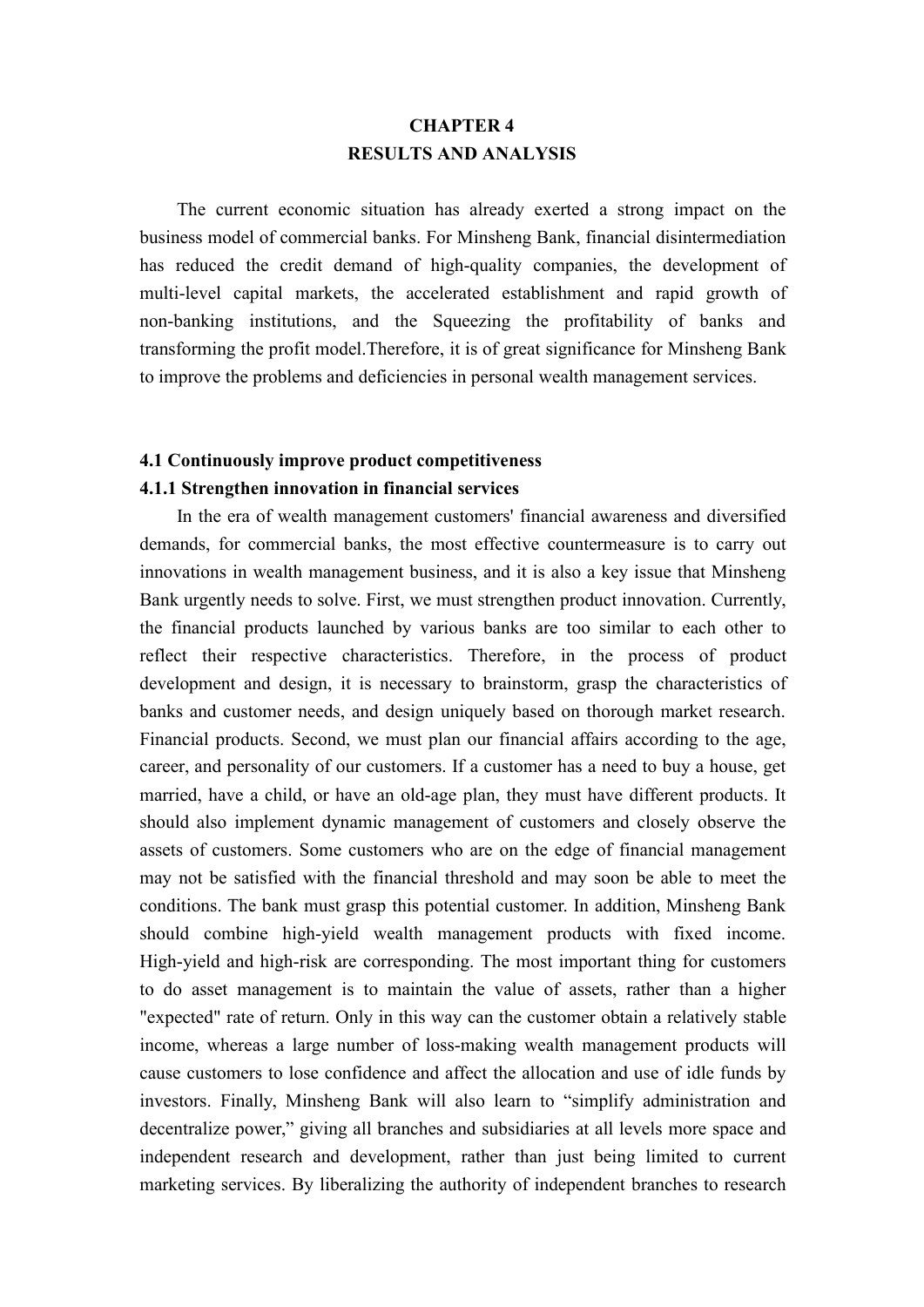and develop wealth management products at all levels of branches, branches can sum up wealth management products and services that are most suitable for local residents and families based on the current situation of wealth management product sales and customer feedback, combined with the local economic development in the century.Combined with the overall development status and development trend of the wealth management industry, we will develop new wealth management products with strong targeting and high usage (Tao, 2007). In this way, we can increase the competitiveness of Minsheng Bank in various regions while meeting the individual needs of investors. However, while deregulating the authority, the head office should pay attention to late-stage supervision and grasp of the overall situation, assign professional talents to branches at all levels and strengthen the guidance and training of employees in business, and timely understand the latest progress, so that there is degree. Accelerating the process of interest rate liberalization has brought greater pressure on the financial innovation and intermediate business development of commercial banks. Assessing whether the impact of financial development on poverty is influenced by institutions has important policy insights; it is no coincidence that two of the Word Bank's top priorities are the development of the financial sector and institution-building. In this situation, Minsheng Bank should focus on increasing non-interest income while optimizing the pricing of traditional business products. We must attach great importance to the development of new wealth management products, further increase the proportion of income from intermediary businesses, promote product innovation in wealth management services, and accelerate the pace of bank transformation and upgrading. Only by formulating corresponding plans and strategies and intensifying innovation can we effectively reduce the impact of interest rate liberalization on operations and development.

### **4.1.2 Implementing customer differentiation management**

In the current situation of fierce competition in the financial market, banks have waged a price war. For this, Shen Runtao (2016) believes that the wealth management industry should strengthen self-discipline, reflect its own advantages by improving its marketing and service levels, and eliminate malicious competition in product prices.The majority of bank customers are low-end customers. Their income is relatively low. The bank's main businesses are mainly bank accounts, credit cards, home loans and car loans. Banks should aim at the characteristics of such users' activities and improve their wealth management services to meet their needs based on their business needs. For affluent individual clients, they have a certain amount of disposable income in addition to their needs for living, and their demand for financial investment and asset management has increased significantly. For high-net-worth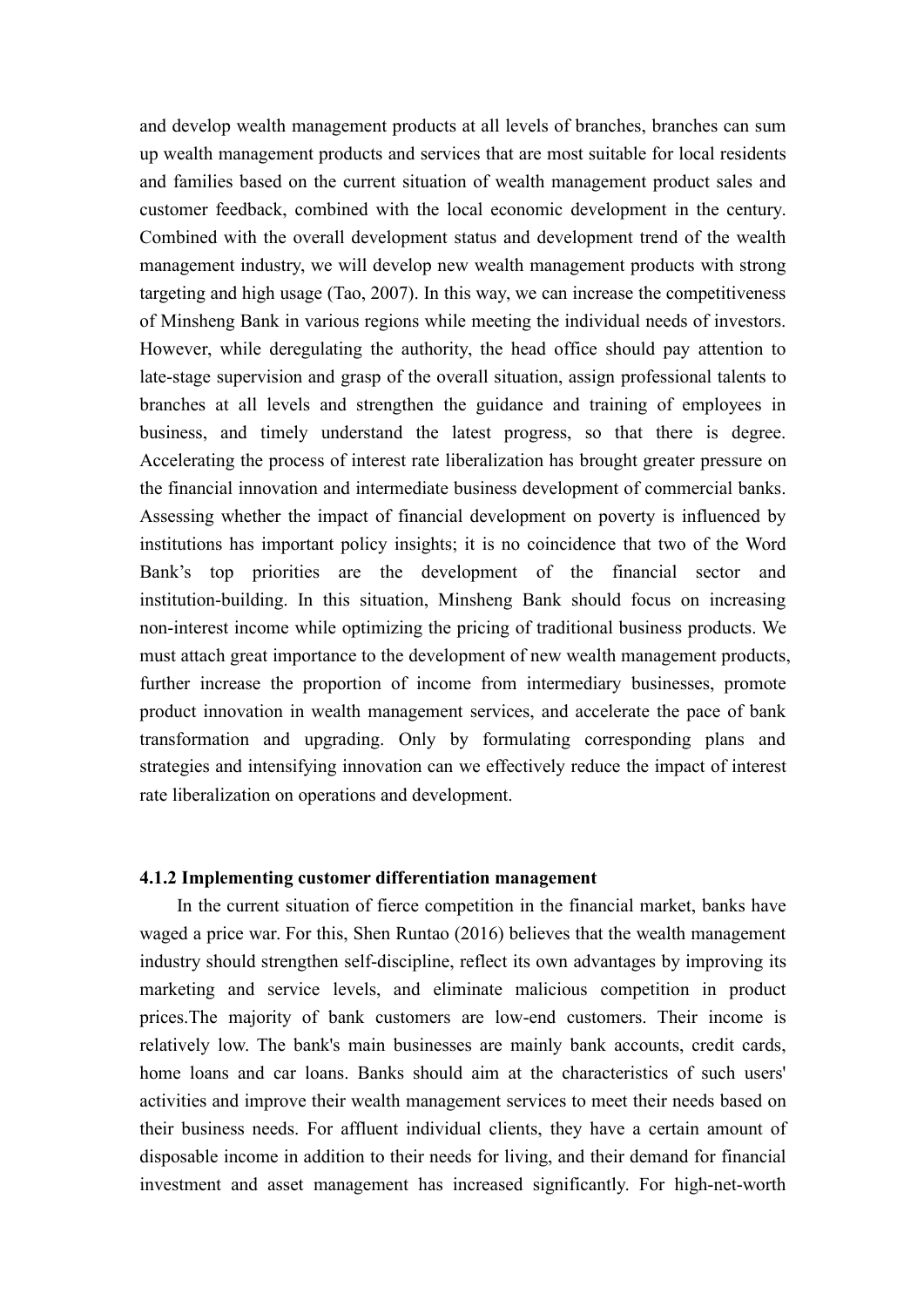customers, such customer groups are relatively small, but they have a large amount of assets. Therefore, they require a higher level of service quality and service content in banks, and banks need to provide them with highly private and tailored financial services. For Minsheng Bank, the specific structure should be improved from these aspects.

First of all, Minsheng Bank should increase its emphasis on low-end customers. At present, Minsheng Bank mainly relies on high-net-worth customers in its personal wealth management business, but long-term and stable low-end customers are still few. With the rapid development of the national economy, the middle class will rise rapidly and become the backbone of China's personal financial management business. Their income is relatively stable, and they need to manage their investment through personal financial services, so as to maintain the value of their assets and increase their quality of life. This will be the largest potential group of customers in the financial market in the future, and it is also the key for Minsheng Bank to emerge from such fierce competition. If these low-end and middle-end customers lose their support, they may not have enough stamina in their business development, encounter bottlenecks, and lag behind other competitors. Therefore, people's livelihood should actively explore new customer groups and explore potential customers on the basis of grasping existing customer resources.

Second, Minsheng Bank should speed up the development of private banking. The main service targets of private banking are high-net-worth customers. According to "China Private Banking 2016" issued jointly by Industrial Bank and Boston Consulting Group, as of December 2015, China's total personal investable financial assets amounted to 113 trillion yuan, an increase of 24% compared to 2014; The report predicts that in the next five years, the annual growth rate of China's personal wealth will be about 12%, and it will exceed 200 trillion yuan in 2020. Minsheng Bank began private banking business in October 2008. As of the first half of 2016, the scale of private bank financial assets management was 299.739 billion yuan, an increase of 26.731 billion yuan from the end of 2015. Private banking customers reached 15,517 households, compared to the end of 2015. Increase 345 households. Therefore, high-net-worth customers are still the customer groups that Minsheng Bank cannot relax in its personal wealth management business. Minsheng Bank should continue to establish and improve the personal wealth management service system, comprehensively promote personalized service to high-net-worth customers, and meet the diversified investment needs of customers in order to form long-term partnerships with these high-end customers and create a stable customer relationship chain. To achieve the maximization of the commercial value of Minsheng Bank and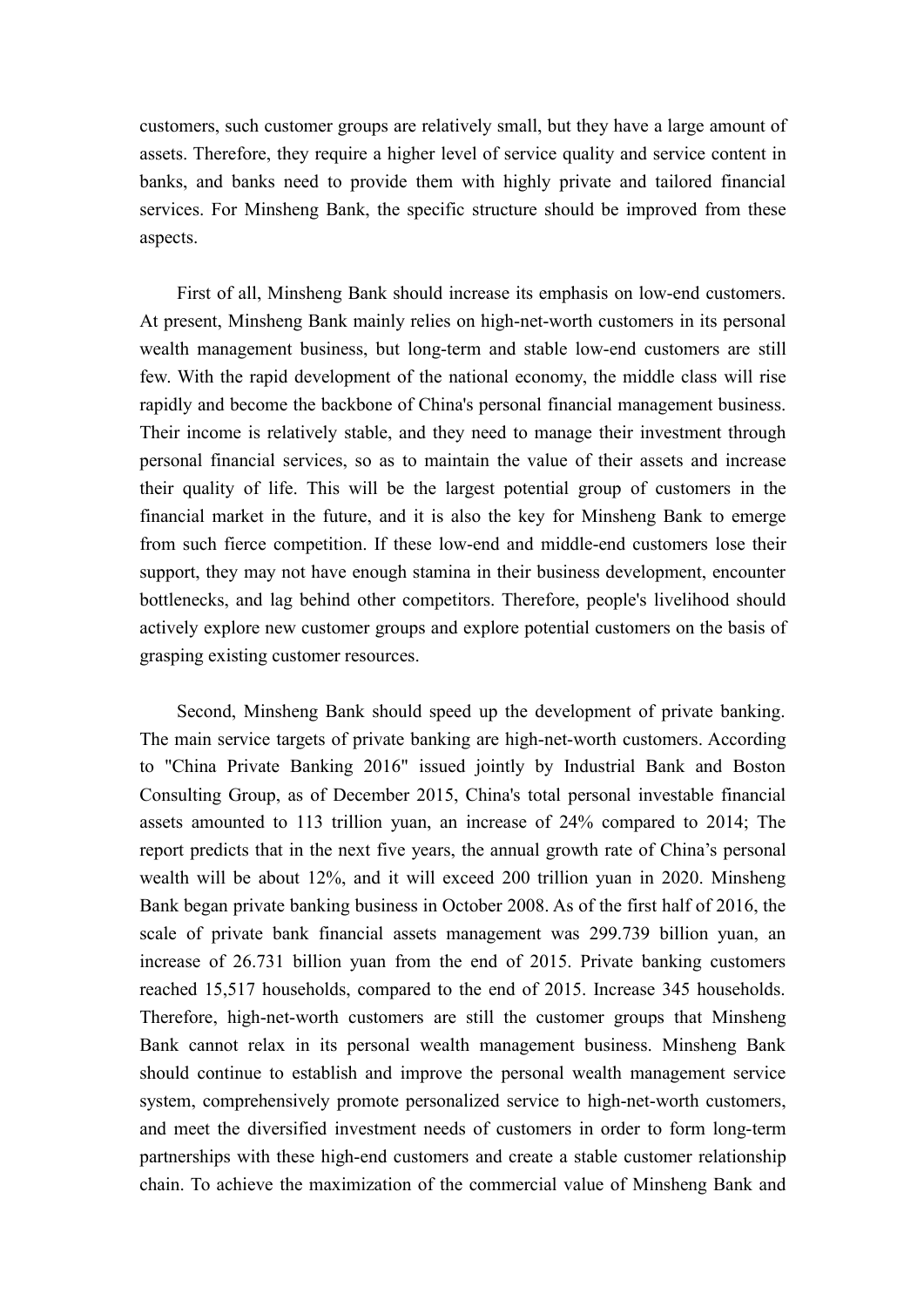the value of high net worth customers' personal wealth. Minsheng Bank should change its previous product-led competition strategy and be guided by customer needs. In terms of product design and marketing methods. We must stand in the perspective of customers pay attention to improving the service quality of personal financial services and customer satisfaction. Achieve an equal and mutually beneficial cooperation relationship with customers.For example, innovative products such as "oil-gold linked structured deposits" and "Standard & Poor's/Aquaria Water Index Linked Structured Deposits" launched by ABN Amro in the domestic wealth management market are expected to have higher yields. The financial customers who have relatively high affordability and who expect a higher return on investment have great appeal. At the same time, Minsheng Bank should form a reasonable and effective feedback mechanism, pay attention to the assessment and reflection of banking services by financial customers in real time, make timely adjustments, and do their utmost to improve personal wealth management products and services.

Finally, Minsheng Bank should actively expand the rural financial market. With the acceleration of urbanization in China and the increase in per capita income in rural areas. Farmers have gradually begun to pay attention to personal finances. However, at present, the development of personal wealth management services in rural areas is still relatively backward, and facilities and equipment cannot keep up with the needs of development. First of all, there is a general lack of hardware facilities in rural areas. Commercial banks have directly given up their penetration in rural areas considering the cost of funds. As a result, many rural communities do not have bank outlets. Coupled with the development of information technology, the backwardness of rural electronic construction has caused greater difficulties in the promotion and management of bank wealth management services. In addition, rural residents are less educated and have less ability to identify and bear risks.With little knowledge of financial management knowledge and financial management channels, farmers may have cognitive biases in financial products. If the investment channels are not properly selected, it may cause huge losses. At present, there is great potential and room for development in the rural personal wealth management market. Minsheng Bank should firmly seize this development opportunity, broaden the information channels for rural residents to understand financial products, and distribute loose-leaf pages and readers of basic knowledge to the people. The financial popularization lectures cultivated the financial awareness of rural people. At the same time taking into account the residents' risk tolerance and the seasonal characteristics of income and expenditure, we can design some rural market guarantee income financial products that are suitable for farmers to purchase for a short period of time, actively expand business, and seize the rural financial market.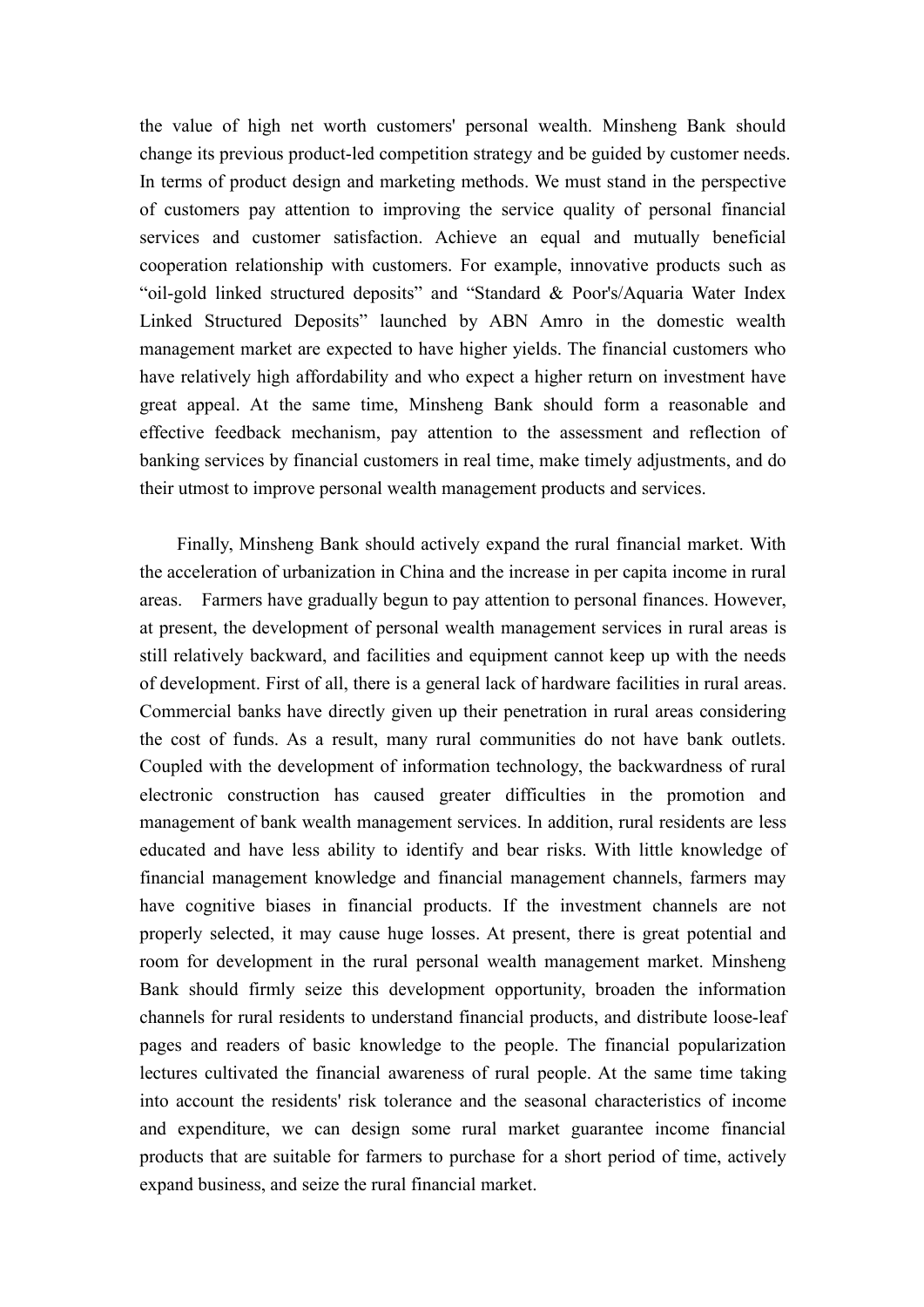Stratification of customers is the key to achieving differentiated competition in commercial banks, and resources can be better utilized through effective segmentation. Minsheng Bank should focus on building a multi-level and full-scale financial management system of "low-cost standardized public finances and private banking high-end financial management". Strengthen communication and interaction with financial institutions and wealth management institutions in the same industry, actively develop high-end wealth management product sales, improve private bank wealth management product lines, form a multi-level product layout, and provide differentiated product services for target customers.

#### **4.1.3 Establish a financial brand**

At present, the personal financial management market is developing in full swing. As the main source of profit for intermediate businesses, competition is also showing a stalemate. The brand management of personal wealth management has become a strategic move for various commercial banks to seize the wealth management market share. Now all banks have developed their own brands, and their types are numerous and complex. Under such circumstances, the establishment of a unique and specialized wealth management brand can better distinguish the Bank's products and services from other similar products and increase product identification. At the same time, it also helps banks to market and promote wealth management products. It can communicate more information to customers, increase the influence and scope of products, and cultivate brand loyalty of customers by increasing popularity to achieve differentiated product competition. Minsheng Bank has a large gap in terms of popularity compared with state-owned banks, and social recognition is relatively low. The audience of personal wealth management services is mostly urban and rural residents. Most customers have relatively low awareness of wealth management products and are apt to confuse products with brands. This has also seriously affected the expansion of wealth management products. As a result of the bank's design, products can easily be copied and imitated by competitors. However, after the brand is established, it can gradually accumulate resources in the society and become a unique identifier for banks. Now Minsheng Bank's "extraordinary wealth management" brand has become a typical representative of the wealth management market. It has a certain influence in the wealth management industry. It has been recognized by investors in terms of capital security, profitability, etc., but there is also some opposition. sound. Therefore, the development status and social influence of "extraordinary wealth management" are still far from meeting the development of Minsheng Bank's personal wealth management business. There are still many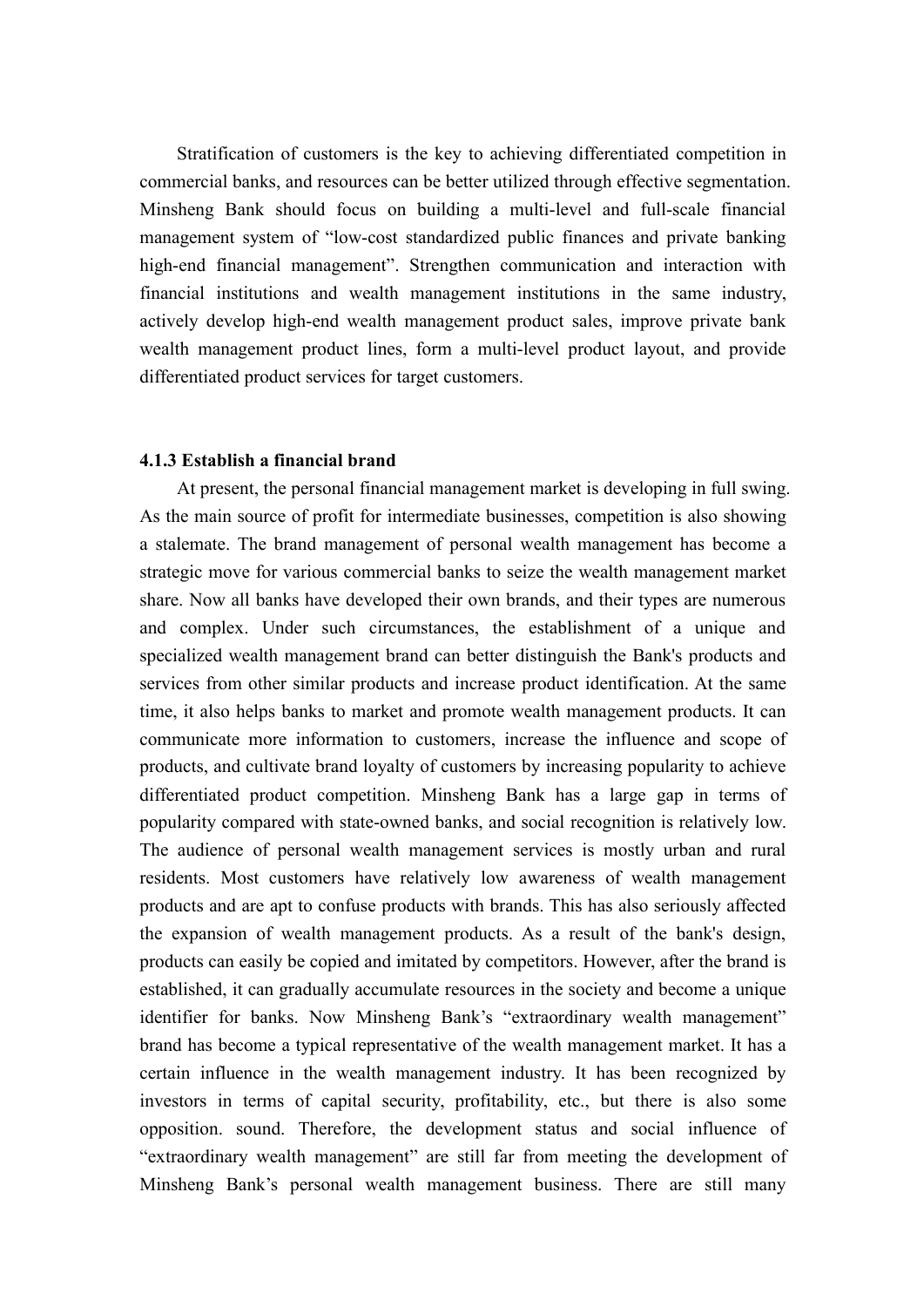opportunities and opportunities for the development of personal wealth management brands. The branding of personal wealth management is not only reflected in the design and marketing of products, but also the overall planning, strategic orientation, and corporate culture of the bank. Through a series of commercial publicity campaigns, public welfare activities, and corporate cultural communication, the publicity channels have been broadened to demonstrate the brand image of Minsheng Bank to the public and individuals, to highlight their own characteristics and advantages, and to increase awareness of the people's livelihood brand in the society and to expand Influence.

#### **4.2 Attaches great importance to talent management and construction**

In the development of personal wealth management business, financial managers bear an important role. It is not a simple and unchanging service, but a process that truly embodies the level of employees, and it is also a comprehensive embodiment of commercial bank services. Therefore, Minsheng Bank should cultivate a batch of high-quality, high-quality financial managers. Minsheng Bank has already realized this and repeatedly pointed out in the annual report that it is necessary to attach great importance to the training of employees. The Bank's training is to "focus on development. "Focus on demand, accelerate change, and promote transformation" as the guiding ideology, combined the training of employees' professional skills with career development planning, and created a career development and learning system for all careers. At the same time, Minsheng Bank should strengthen the training of management personnel, play a good role in decision-making, and improve the retention mechanism from the material and professional planning, so that talented personnel can be used for their own purposes.

#### **4.2.1 Improve the professionalism of financial staff**

The professional level and accomplishment of wealth management managers is a manifestation of the financial capacity of commercial banks. The financial management staff's ability to demonstrate to customers that the business capabilities and overall quality demonstrated by the financial products will also affect the customer's acceptance of the bank and determine the development of the bank's personal wealth management services. Now, Minsheng Bank's financial staff are mostly selected from the tellers of the outlets.Although their familiarity with products and professionalism in finance are higher than others, the overall service level is still relatively low, and the needs of customers are also relatively low. There is a big gap and it is completely unable to meet the bank's business development needs. Minsheng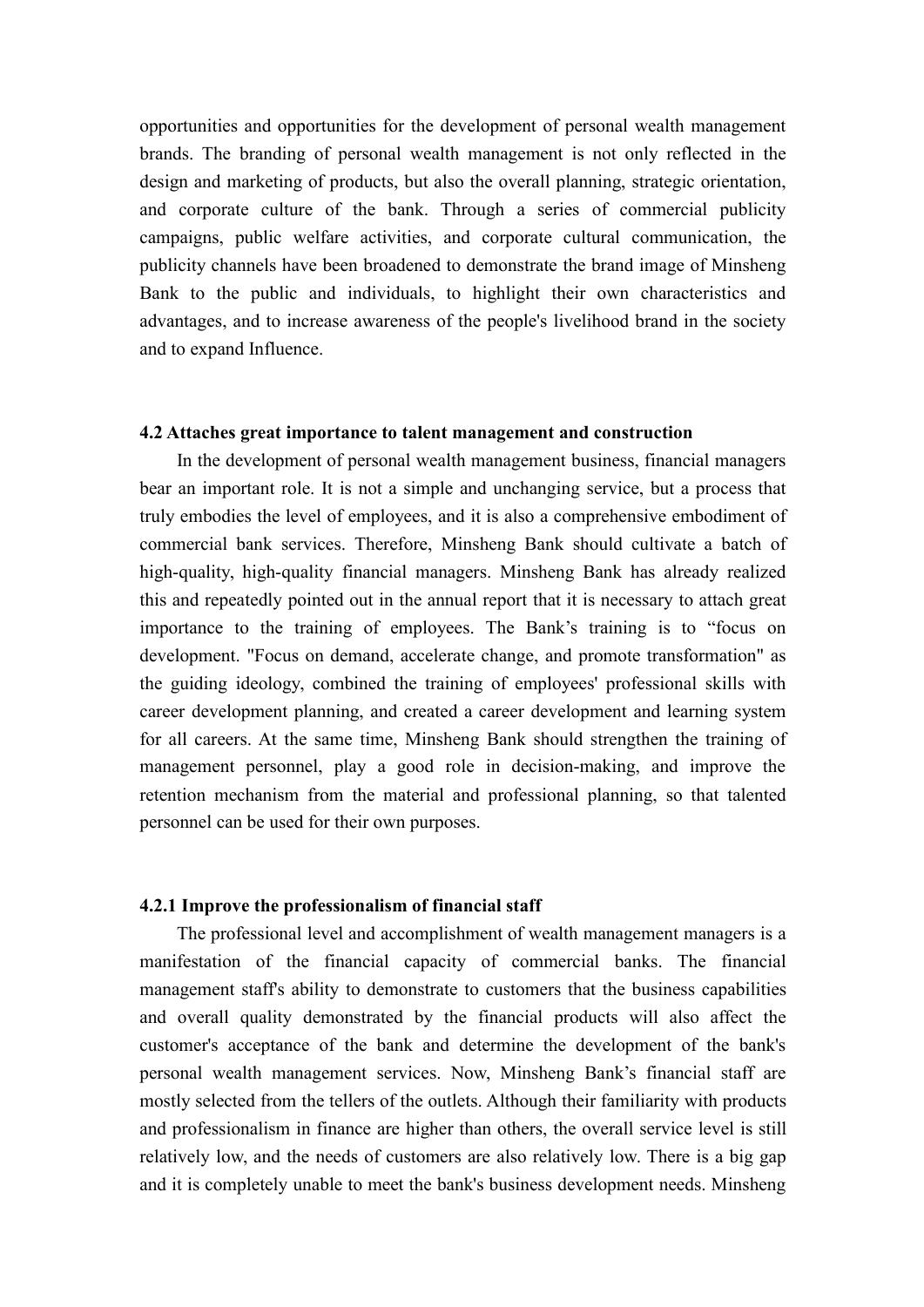Bank needs to improve from the following aspects.

First, we must strengthen the professional training of wealth managers. From the campus recruitment stage, Minsheng Bank should focus on the overall quality of applicants, and select a group of talented individuals with high academic qualifications and good communication skills to join the people's livelihood. For employees engaged in wealth management services, internal screening of the industry should be conducted at all levels, and employees with high professional qualifications and high knowledge levels should be selected. At the same time, it formulated a set of reasonable training systems to urge employees to continuously improve their capabilities, and selected employees to participate in financial planner certification training in batches, organize employees to perform financial planners and international financial planners examinations. Securities practitioners. Fund operations. Insurance Qualification exams such as sales and precious metals traders will improve the overall quality of financial management staff in an all-round way. Gradually realize that all wealth management managers can hold certificates. At the same time, we must pay attention to the training of employees in psychology and customer relations, provide employees with practical opportunities. Allow financial personnel to accumulate experience in practice. Build a group of comprehensive financial management personnel improve the market competitiveness of Minsheng Bank. Even better products require the recommendation of financial management personnel, otherwise they will not be able to open the market. Therefore, it is very necessary to strengthen the training of marketing managers of wealth management managers. To enhance the competitive advantage of Minsheng Bank's personal wealth management business, a highly qualified team of experts is a powerful backup. Therefore, the people's livelihood needs to form a team of personal financial management experts, but this is a long-term task. It can fill teams through in-line competitive bidding and out-of-office hiring methods to provide front-line support for first-line wealth managers. At the same time. It is necessary to introduce international advanced experience, create a certification system that conforms to the actual conditions of the people's livelihood with reference to the overseas financial management personnel's business standards, and increase the opportunities for communication and communication during the business development and strengthen team building.

Second, we must improve the professionalism of financial management personnel. Face-to-face communication between wealth management managers and customers and the rituals and attitudes displayed are also representative of banks. People's livelihood should pay attention to the improvement of the quality of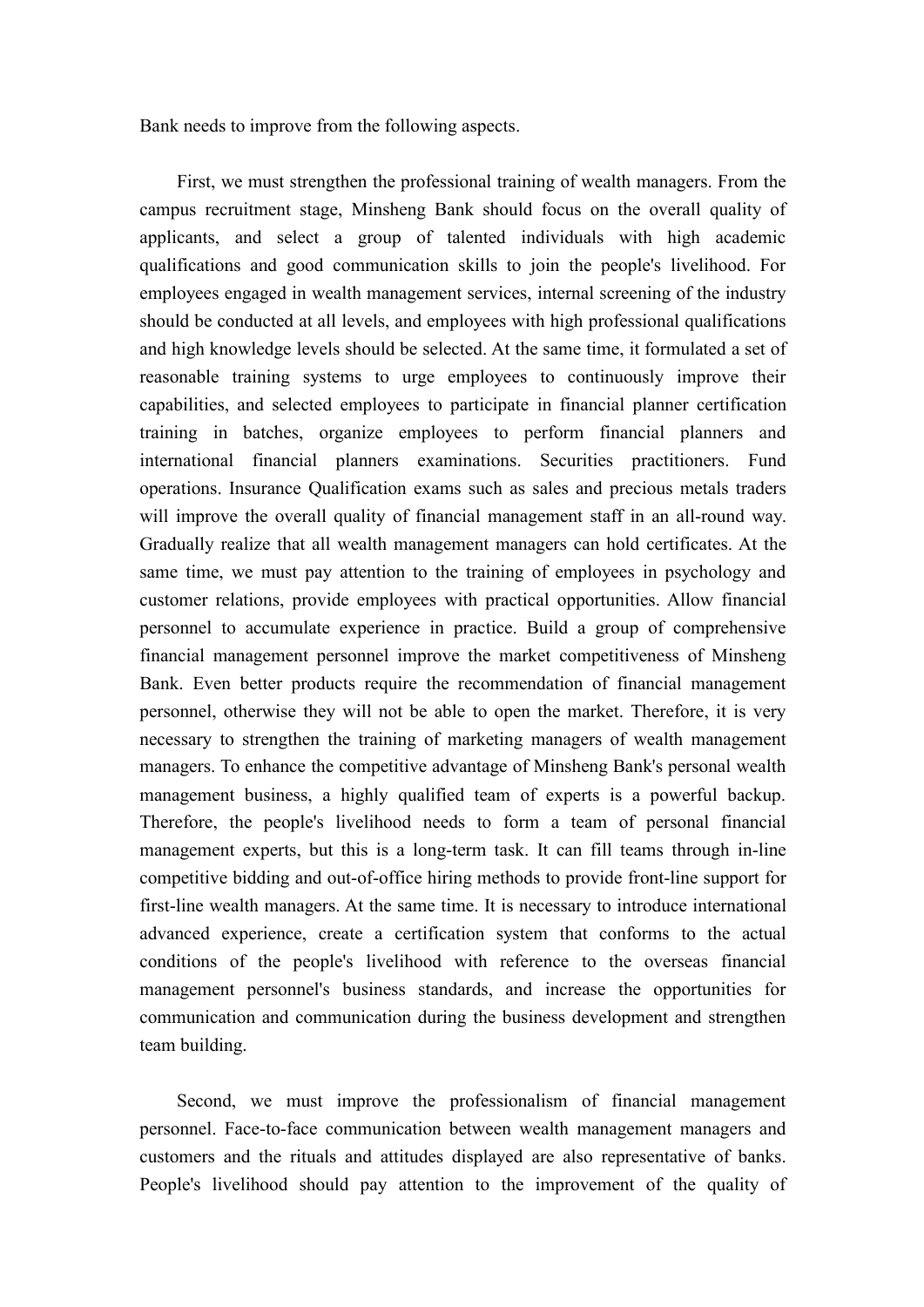employees and the education of professional ethics. We must love and respect our work, treat our customers with peace and patience, and stand on the customer's point of view. We must focus on the interests of our customers. We sincerely consider our customers sincerely and not because of our business pressure. To bully customers. In the practice of implementing wealth management services, differentiated services are provided to customers. When communicating with customers, customers are more likely to learn about their interests and hobbies, provide financial solutions objectively, and use their own sincere attitude and professional services. We will impress customers and continue to accumulate quality customers and resources in practice. Over time, customers will trust financial staff and establish good communication relationships with each other. This kind of good service quality can enhance customer loyalty on the one hand, and can also enhance the competitiveness of people's livelihood, leaving a stable customer resource for Minsheng Bank.

#### **4.2.2 Strengthen the training of management personnel**

Managers play an important role in the development of the bank's strategy. Only by understanding the relevant knowledge and development trends of the wealth management business can banks determine the correct direction and path for development. Managers should be familiar with the macroeconomic development situation and national policies and regulations, have a keen sense of business insight and judgment, so as to play a good decision-making and overall regulation and control, and guide the frontline staff's financial management. Therefore, Minsheng Bank should strengthen the training of management personnel. Apart from training in basic business and professional knowledge, it is more important to cultivate decision-making ability. The management of branches and sub-branches should grasp the relationship between the main business and wealth management business in daily operations, establish and improve the internal incentive system, and increase employee enthusiasm and execution.

### **4.2.3 Sound mechanism for retention**

After all aspects of employee training, it is more important to establish a sound internal retention mechanism. A scientific and reasonable performance appraisal and incentive system is an important part of commercial bank operations. Through perfect assessment methods, wealth managers are more stressed in their work and are more fully devoted to work. A good compensation incentive system can motivate employees, have more enthusiasm in their work, and gain advantages in the competition by improving employee contributions. With regard to the rise in the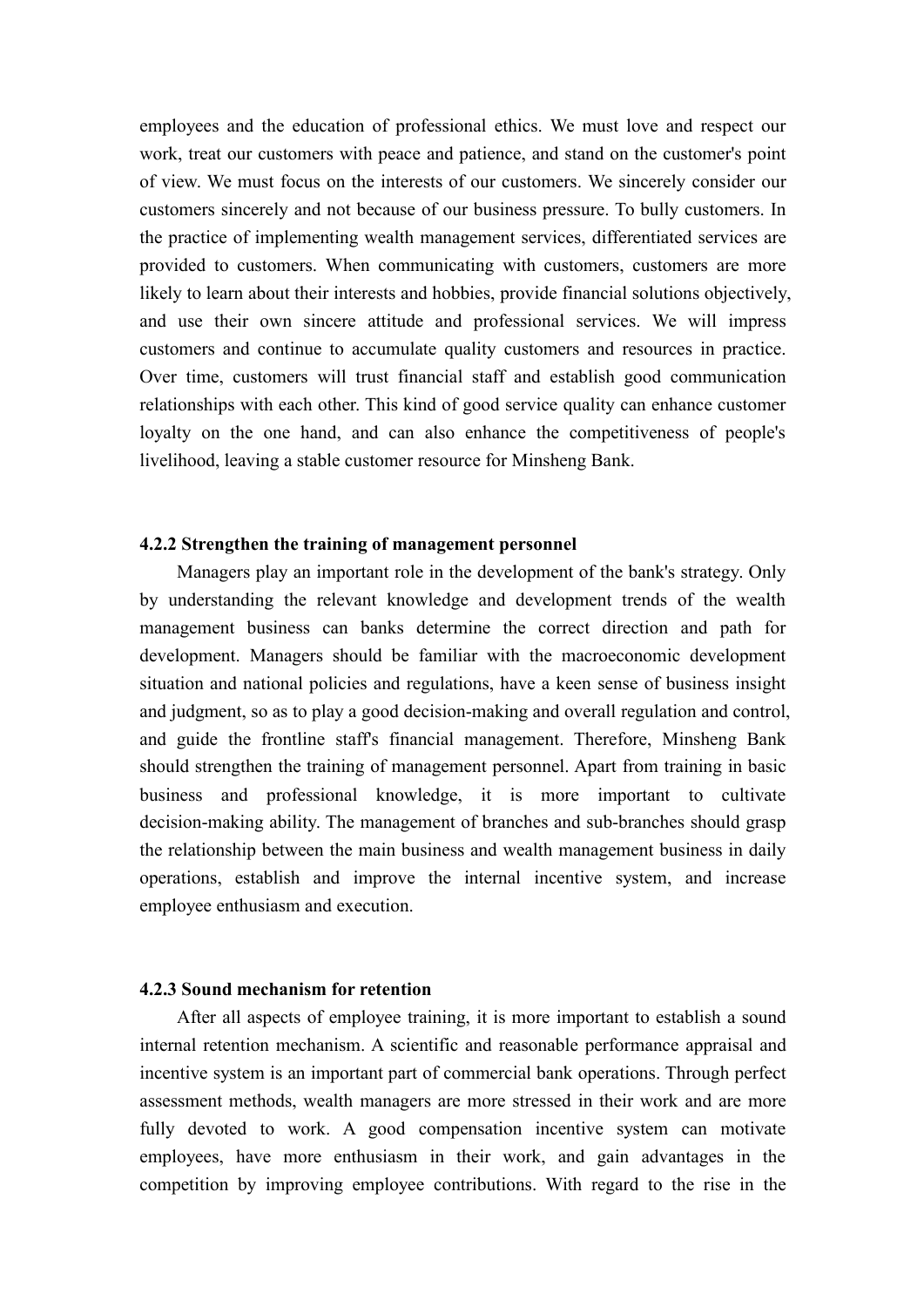resignation rate of employees in various commercial banks, the arrival of the departure wave, and the phenomenon of serious staff turnover, scholar expressed his opinion that the salary level of employees in the commercial banking business line has a strong correlation with job performance, but has reduced their contribution. The treatment of employees is unreasonable, which reflects the large problems existing in commercial banks in improving the incentive system. For Minsheng Bank, it is important to cultivate excellent financial management personnel, but it is important to understand how to retain these talents. Because it is this type of employee that brings profits to the bank. The development of bank personal wealth management services can also promote the development of other businesses. As a wealth manager, an employee who is in direct contact with investors, the loss of good financial staff may also lead to the loss of customers. Recultivating a good financial management personnel requires more manpower, material resources, and financial resources than retaining a financial management staff. In this regard, Minsheng Bank should reflect on its own deficiencies and deficiencies in employee training and employee benefits, and increase efforts to change the status quo, strive to allow more outstanding employees to stay in the people's livelihood, not to "do others to do wedding dress." On the one hand, people's livelihood should provide employees with competitive salary and pay a certain reward based on the performance indicators of employees on the basis of basic salary and benefits, and can consider adopting employee stock ownership plan as a long-term incentive to fully solicit employees. Opinions adjust the compensation system. On the other hand, Minsheng Bank should strengthen communication and exchanges with employees, understand employees' life planning and professional appeals, and provide employees with suitable promotion channels in order to stimulate the enthusiasm of financial management personnel and a sense of belonging among banks. In addition, Minsheng Bank should pay attention to the cultural construction of banks. Minsheng Bank, starting with the core concept of "people-oriented" homeland culture, pays attention to employee satisfaction, improves employee communication management mechanisms and complaint channels, conducts diversified employee care activities, and promotes employee career development. Create a harmonious atmosphere, enhance humane care, and improve employee satisfaction and well-being throughout the company.Individual competence, professional ethics, etc. in the selection of talents should also serve as an important reference for creating a harmonious relationship among colleagues.

### **4.3 Strive to strengthen risk prevention system construction**

Minsheng Bank shall internally improve its risk identification, risk control and risk feedback systems, strengthen risk management from the entire process of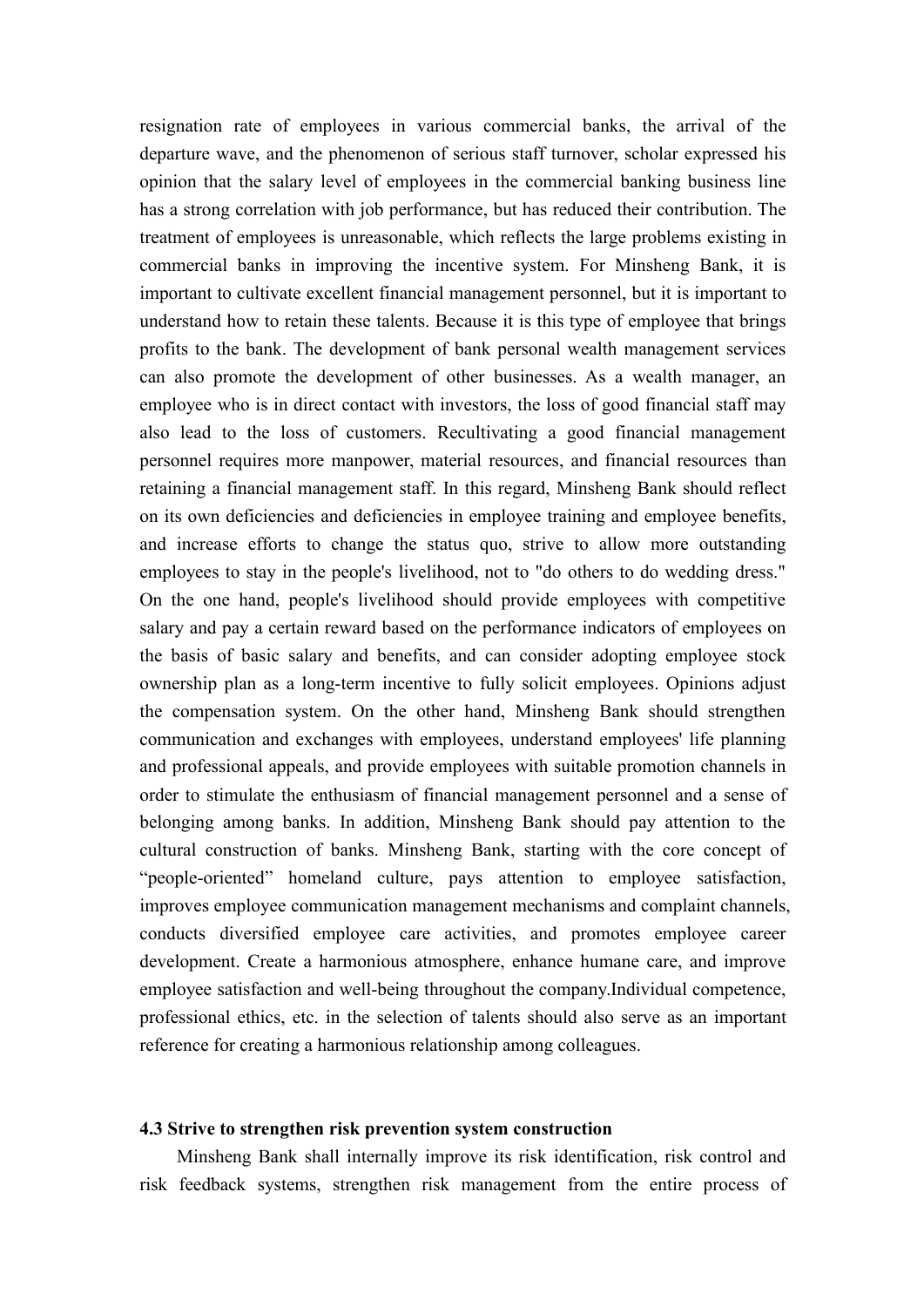financial management, and enhance investors' risk identification capabilities through adequate information disclosure and increased risk education for customers. With the joint efforts of Minsheng Bank and investors, we will try to reduce the risk in personal wealth management business and promote the healthy development of wealth management business.

#### **4.3.1 Strengthen risk internal control**

A complete internal risk control system is the first line of defense for risk management. If we can do this well and improve our internal construction, we can maximally avoid risks. The optimization of internal risk control systems by commercial banks can be carried out from the following aspects: At the macro level, attention should be paid to the formation and cultivation of internal control structures and concepts; in terms of the system, the identification criteria of various risk factors should be clarified, and sound risk control should be established. Measures; In the operation, each business line should work together to strengthen communication and sharing of information, comprehensively screen the hidden risks of various businesses, and maximize the risk of internal control efficiency. For Minsheng Bank, it mainly starts with the following aspects.

In short, Minsheng Bank should strengthen risk management in the whole process of personal wealth management business. First of all, in the aspect of product development and design, we must adhere to the principle of prudence, set risk limits, improve the management system in the development of new products, and improve the safety of products; secondly, in the process of product sales, we must do the customer's risk tolerance. Good rigorous assessment and recording. According to the results of investors' assessment, Minsheng Bank classified customers into five categories: conservative, secure, stable, growth, and active. Minsheng Bank stipulates that financial management personnel must inquire about the customer's economic strength, investment experience and risk bearing capacity when selling to customers who purchase wealth management products with a risk rating of 2 or higher for the first time, and provide financial management services by analyzing test results and requirements. The financial management personnel shall present the risk disclosure book and the product specification to the customer, and ensure that the customer has carried out detailed explanations and explanations on the specific conditions of the purchase start point, risk level, funds direction, fund raising method, expected return rate, etc. of the wealth management product; It is necessary to improve the monitoring and management throughout the entire process so that the front, middle, and back offices are separated from each other in product innovation and risk management.